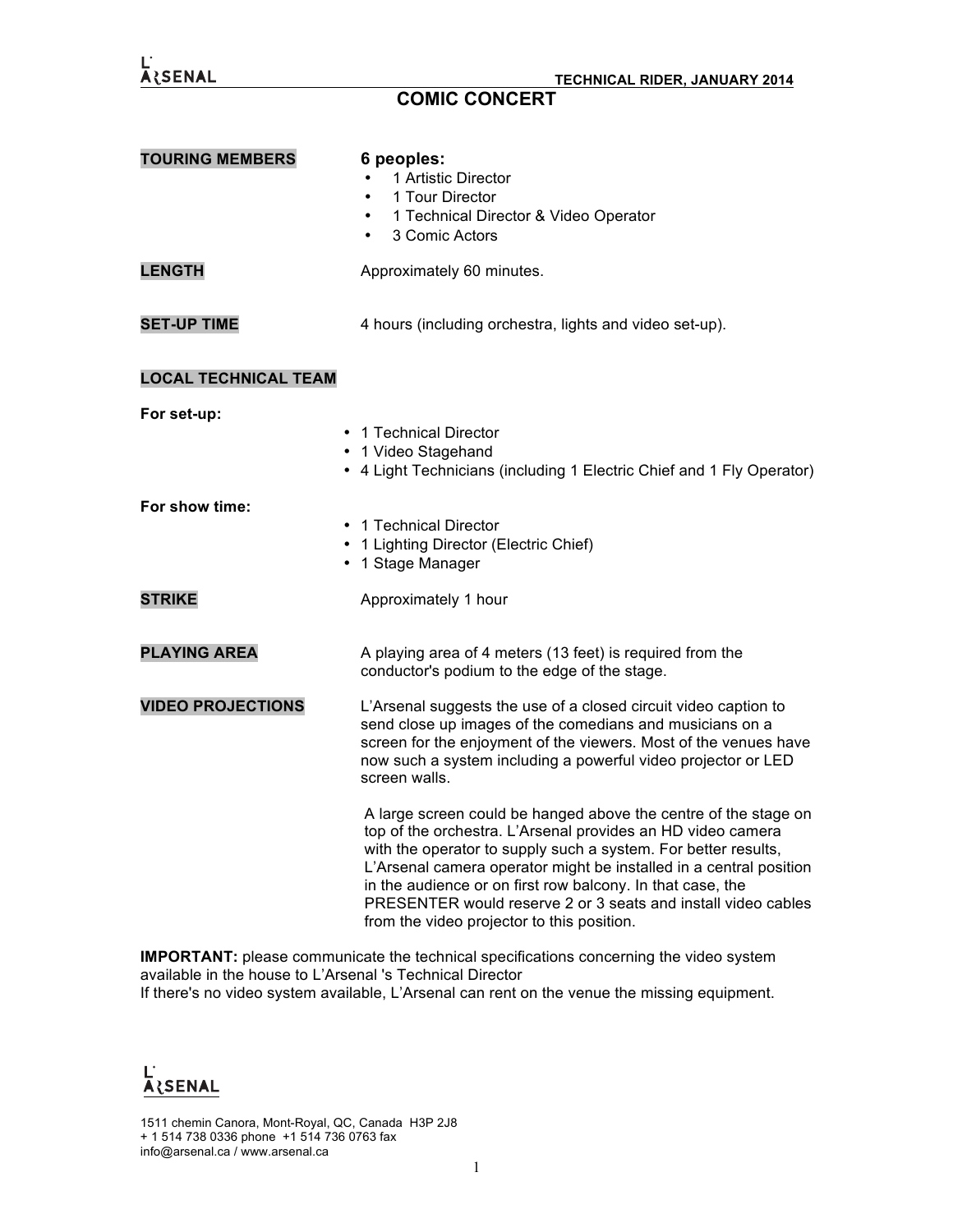| <b>ARSENAL</b>                                                                                                                                                                                   | <b>TECHNICAL RIDER, JANUARY 2014</b><br><b>COMIC CONCERT</b>                                                                                                                                                                                                                                                                                                                      |
|--------------------------------------------------------------------------------------------------------------------------------------------------------------------------------------------------|-----------------------------------------------------------------------------------------------------------------------------------------------------------------------------------------------------------------------------------------------------------------------------------------------------------------------------------------------------------------------------------|
| <b>SOUND</b>                                                                                                                                                                                     | If sound reinforcement is required The PRESENTER must<br>provide a complete and professional sound system.                                                                                                                                                                                                                                                                        |
| <b>LIGHTING</b>                                                                                                                                                                                  | The PRESENTER must provide a complete professional lighting<br>system covering the whole stage and orchestra. This system will<br>include Front lights (FOH), Back lights and Sides lights on boom<br>stands. The lighting operator will be able to install and operate<br>specific lights according to L'Arsenal's technical director needs. A<br>light set-up will be supplied. |
| <b>COMMUNICATIONS</b>                                                                                                                                                                            | A communication headset system (Clearcom) connecting the<br>sound, lighting, video and wings must be operational and<br>available upon Arsenal arrival.                                                                                                                                                                                                                           |
| <b>WINGS</b>                                                                                                                                                                                     | Must also be supplied in the wings by the PRESENTER:<br>2 large tables measuring about 1m X 2m (3' x6').<br>3 large and clean bath towels.<br>٠<br>2 costume "racks".<br>$\bullet$<br>1 quick-change location with mirrors, small tables, lighting<br>$\bullet$<br>and chairs (position at left wing)                                                                             |
| <b>DRESSING ROOMS</b>                                                                                                                                                                            | The dressing rooms must be clean, well heated or cooled for six (6)<br>people, with showers, sinks and toilets. They must be available to the<br>artists upon their arrival. Clean bath towels must also be provided.<br>Makeup tables with mirrors and adequate lighting should be available in<br>the dressing rooms.                                                           |
| A FIRST AID KIT MUST BE AVAILABLE AT ALL TIMES.<br>A list of the following services and specialists, including phone numbers should be available to<br>the Tour Manager upon arrival of Arsenal. |                                                                                                                                                                                                                                                                                                                                                                                   |
| <b>MAINTENANCE</b>                                                                                                                                                                               | Emergency ambulance<br>Chiropractor<br>٠<br>Physiotherapist<br>٠<br>Nearest medical centre<br>$\bullet$<br>The PRESENTER must ensure the cleaning and daily maintenance of<br>the stage, generally, one (1) hour before the scheduled rehearsal or show<br>call. The cleaning of the dressing rooms will be done upon request from                                                |
| <b>CATERING</b>                                                                                                                                                                                  | the L'ARSENAL's stage manager.<br>For the comfort of L'Arsenal's artists and touring members, the                                                                                                                                                                                                                                                                                 |

## L'<br>Alsenal

1511 chemin Canora, Mont-Royal, QC, Canada H3P 2J8 + 1 514 738 0336 phone +1 514 736 0763 fax info@arsenal.ca / www.arsenal.ca